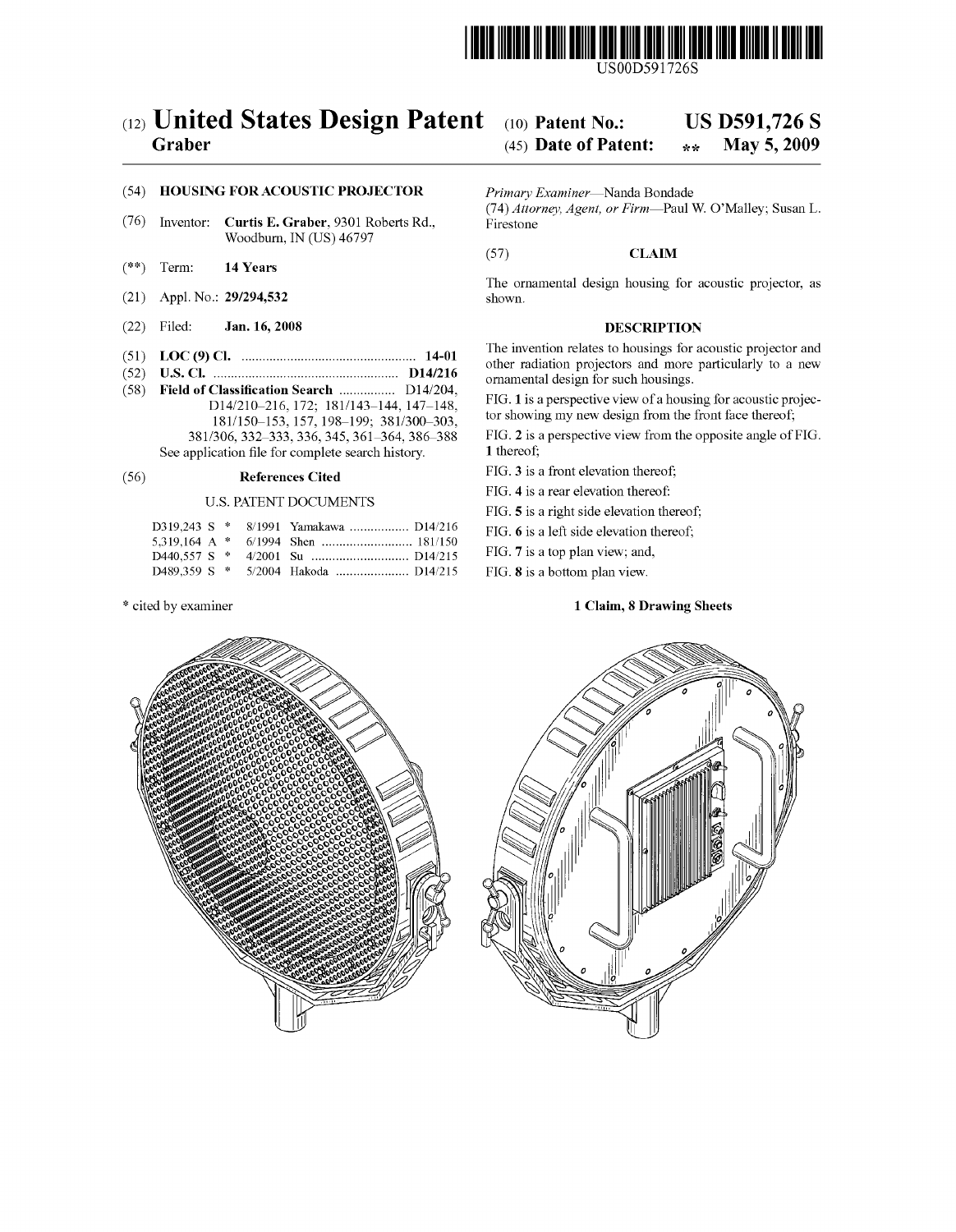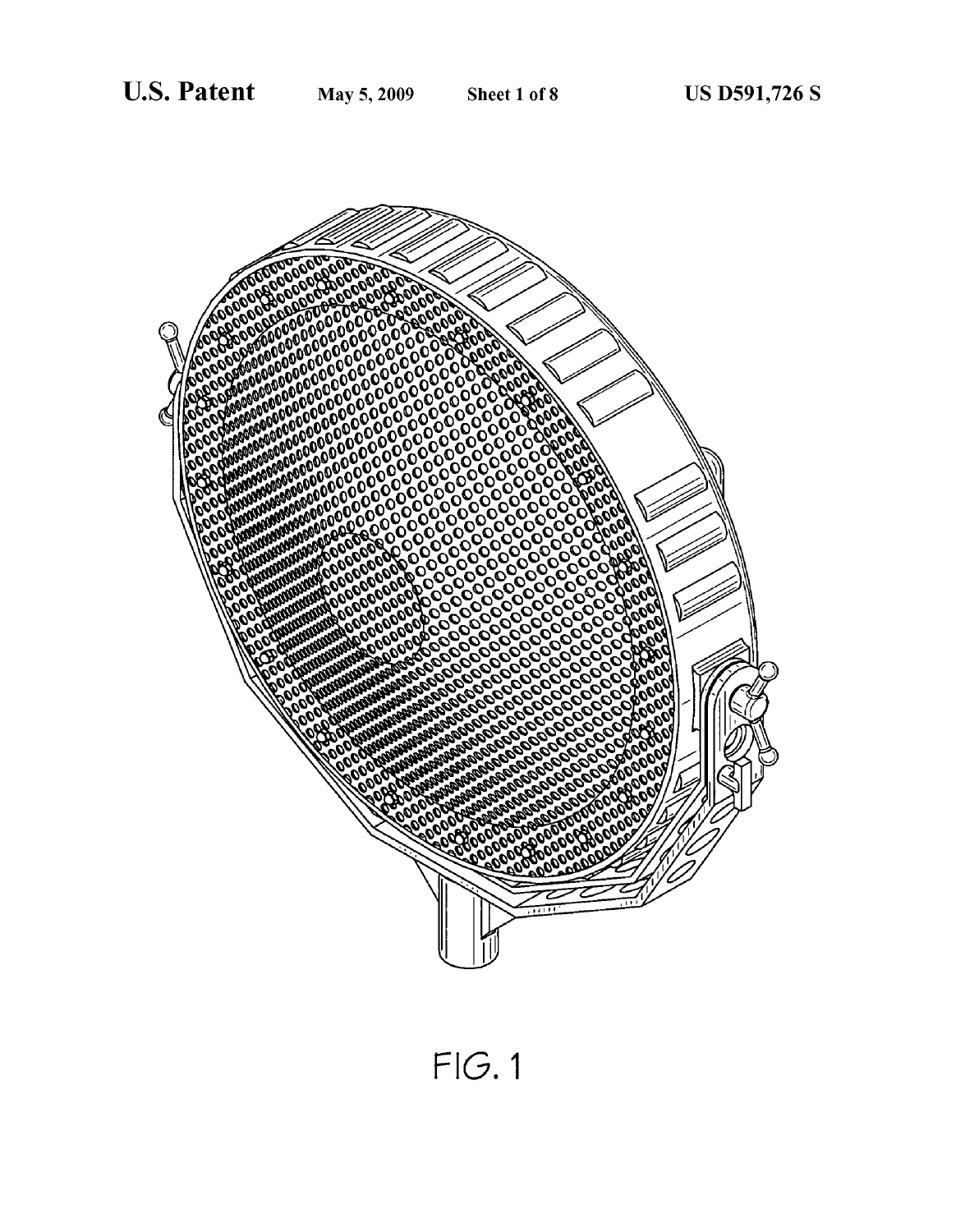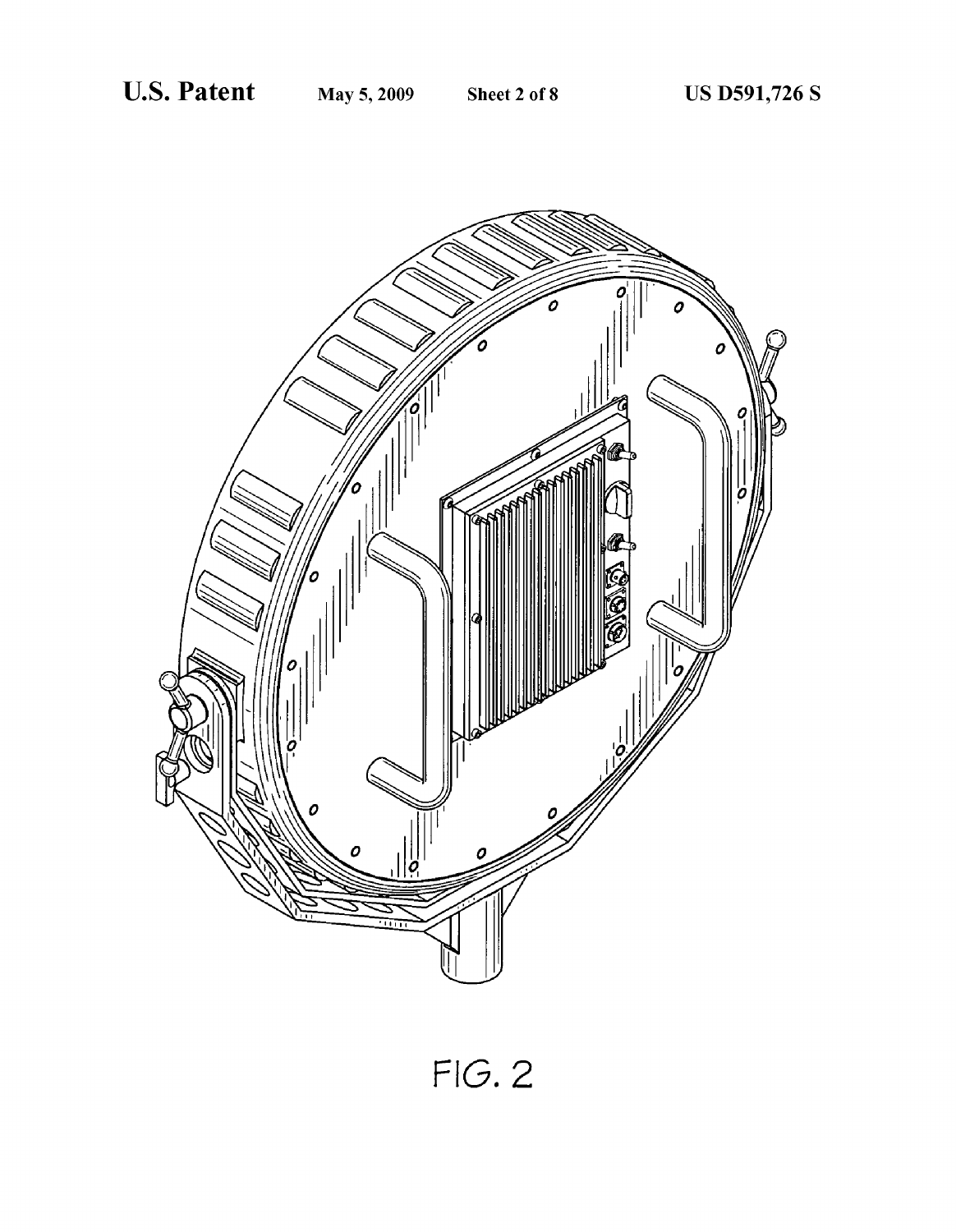

 $FIG. 3$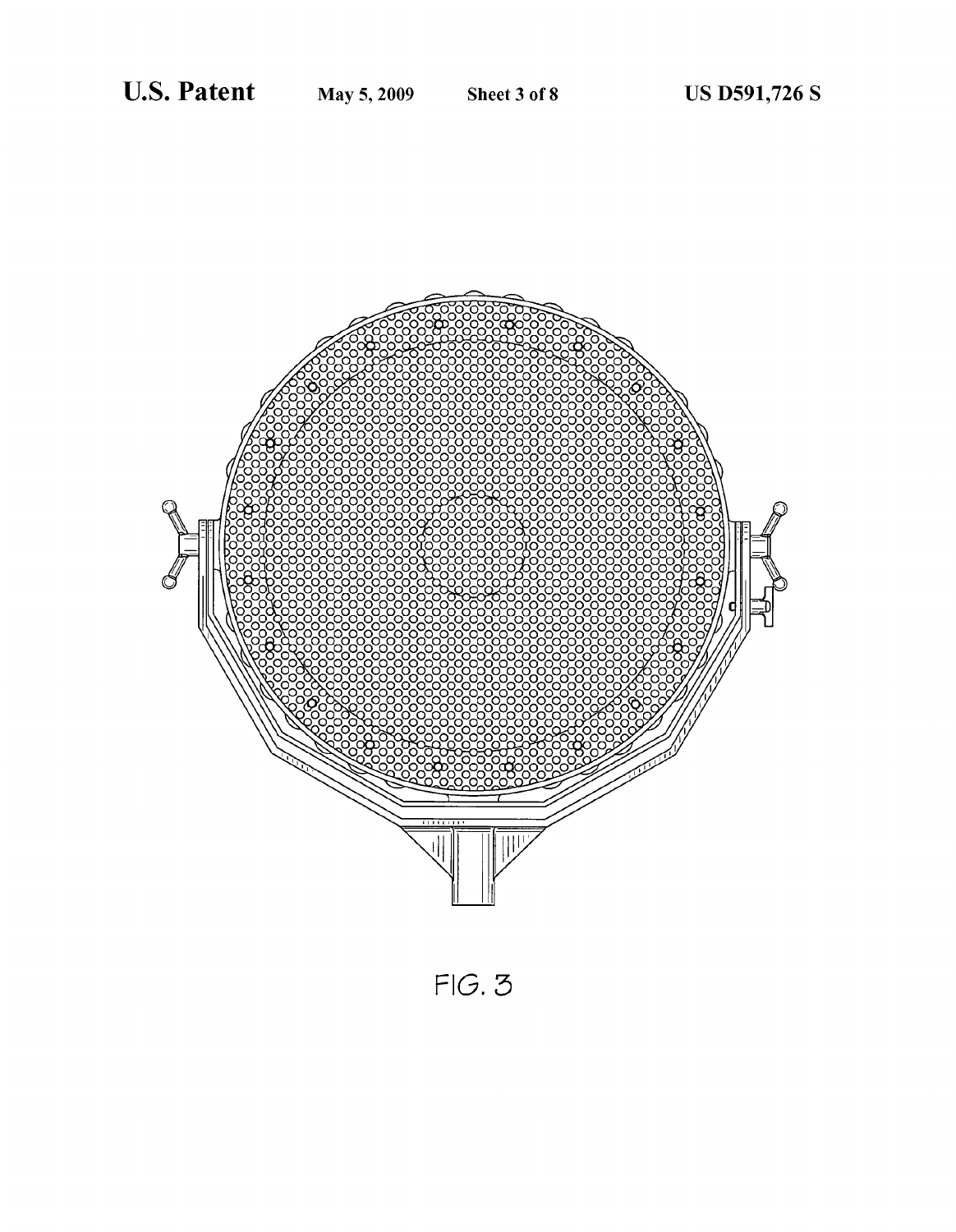

 $FIG. 4$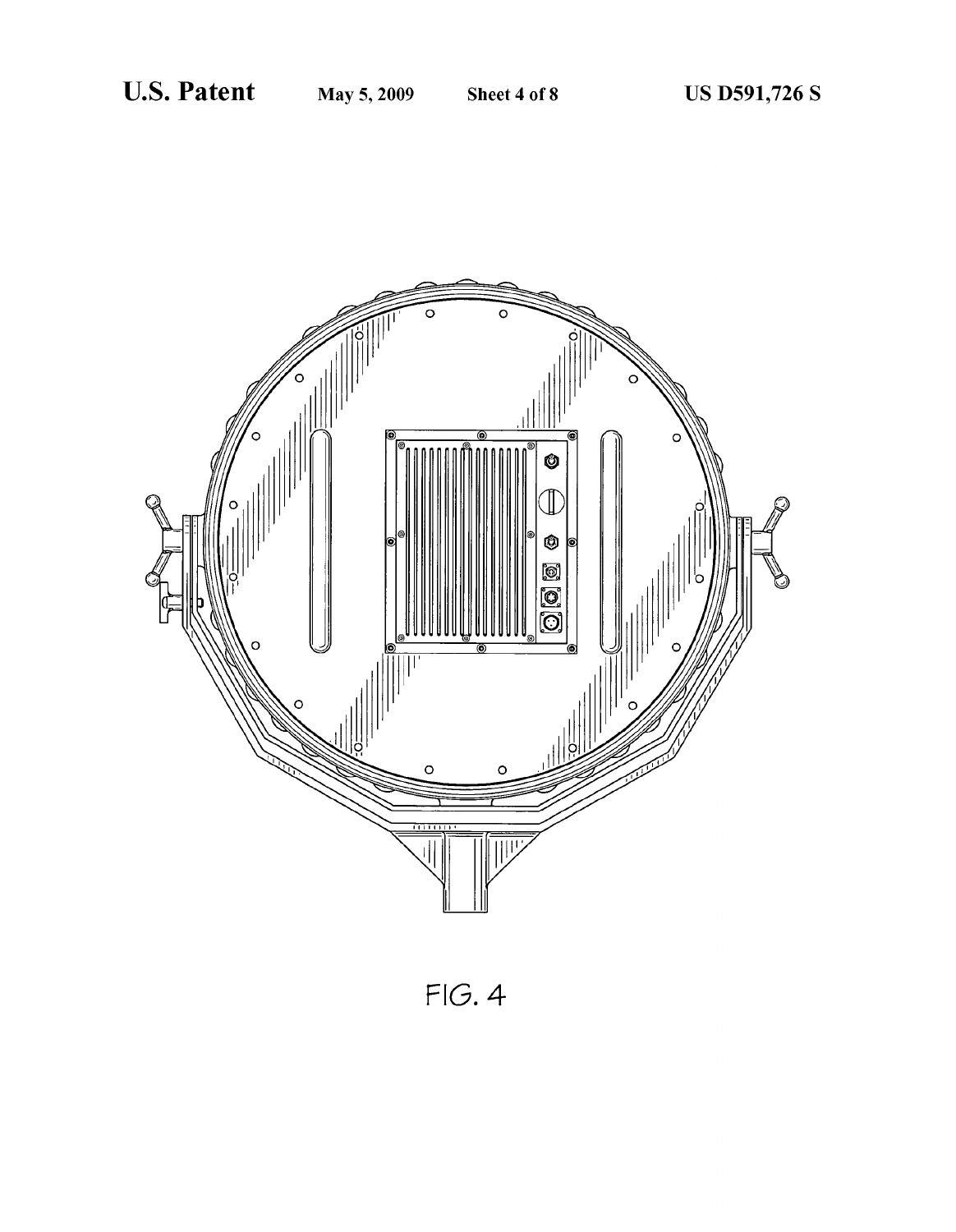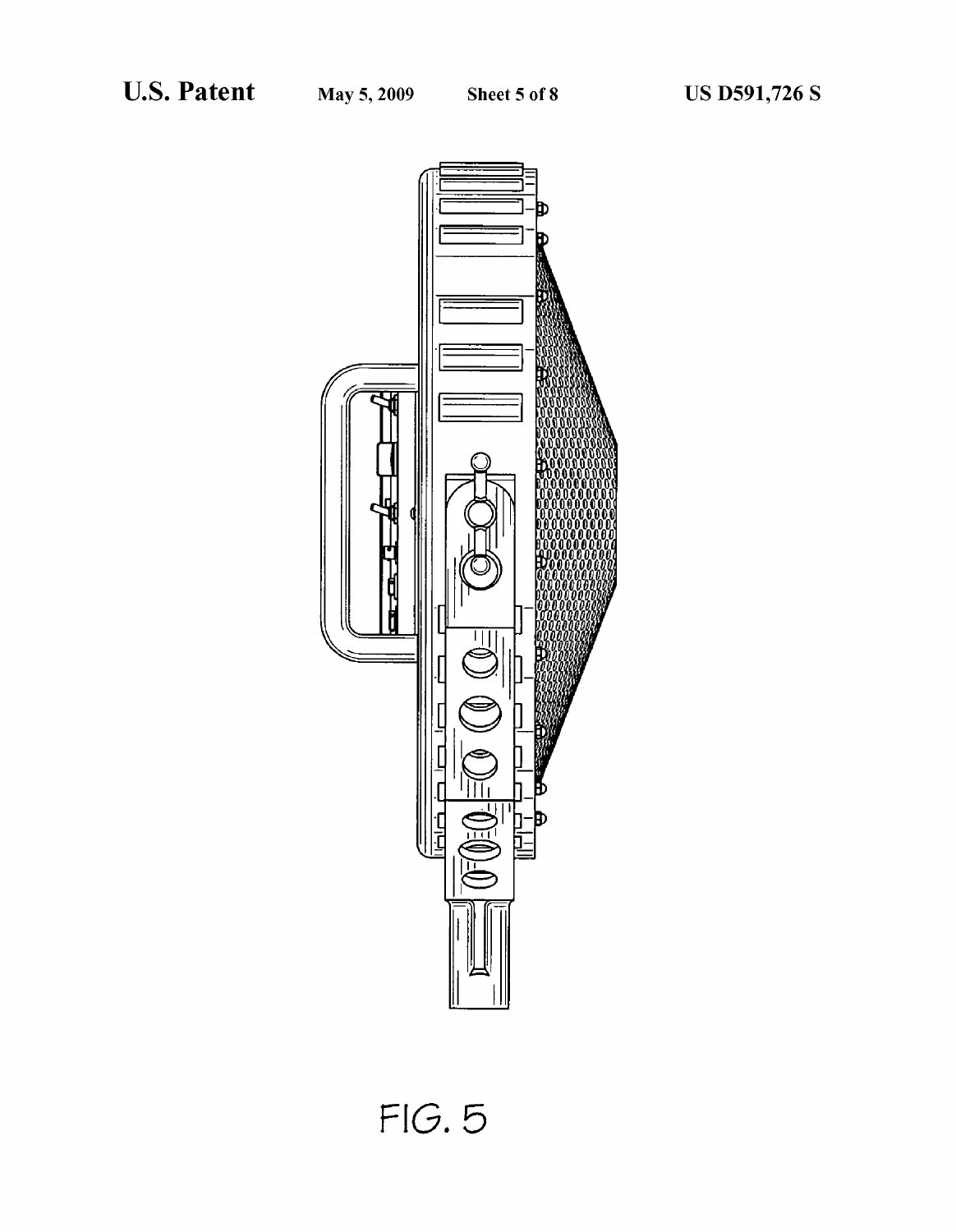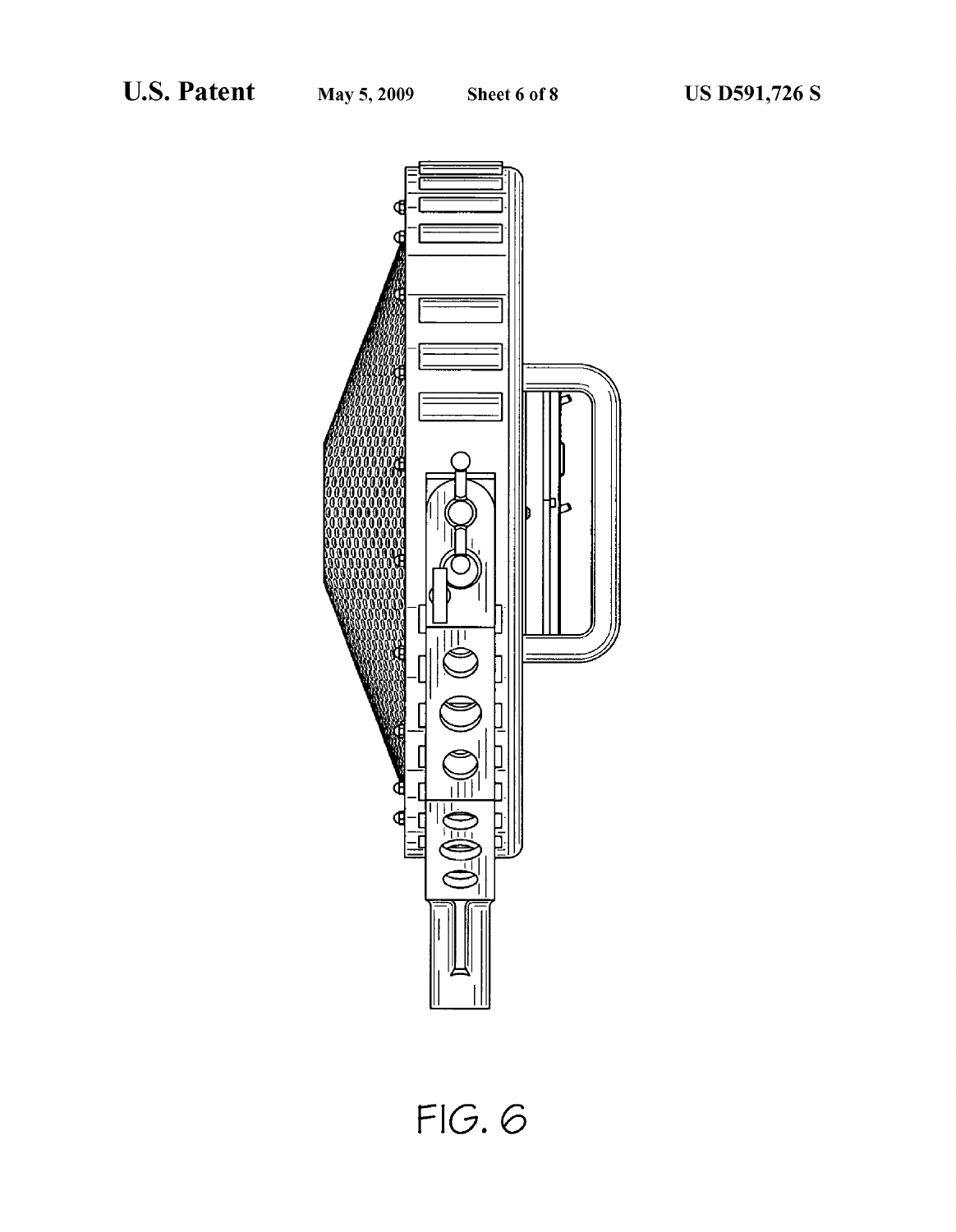